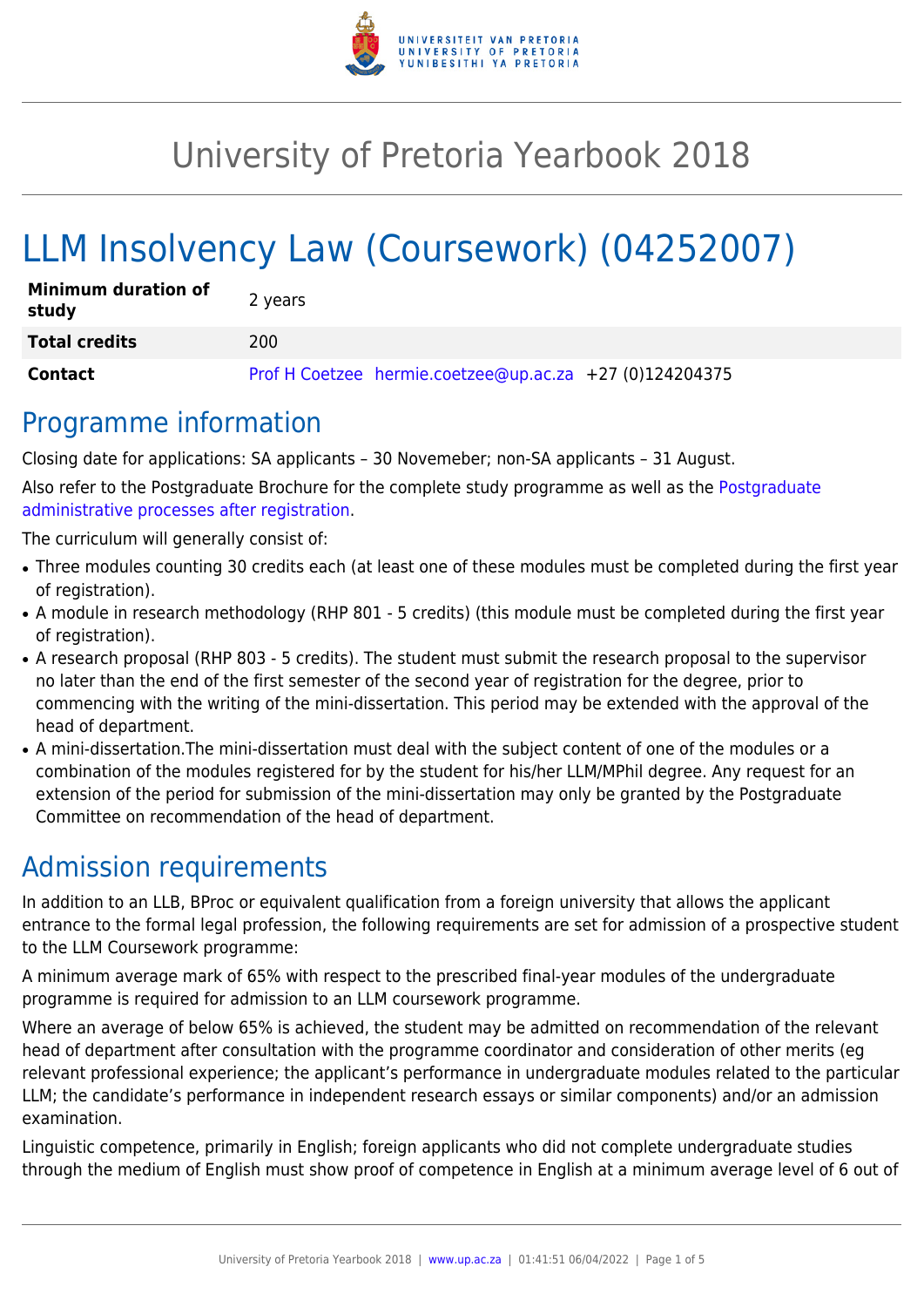

10 for IELTS or a minimum total score of 83 in TOEFL calculated as follows: reading 21, listening 17, speaking 23 and writing 22. In any other instance where there is doubt as to the English linguistic competence of an applicant, the Dean may require the same proof as prescribed for foreign applicants.

Foreign qualifications are subject to SAQA evaluation. (Some LLM coursework programmes or modules as indicated in the yearbook may only be available to students who hold a relevant South African legal qualification.)

Even though a student may comply with the above requirements, the Dean may, on the recommendation of the head of department presenting a specific degree or module, refuse to accept a prospective student for any LLM programme if such a student's performance in the chosen modules or field of study during undergraduate study was not satisfactory. Alternatively, the Dean could set additional requirements with a view to admission.

An admission examination may also be required in respect of a particular programme or module.

# Other programme-specific information

#### **Mini-dissertation**

- The mini-dissertation must comprise 13 000 15 000 words including footnotes but excluding the list of contents and the bibliography
- The examination copies of the mini-dissertation to send out to the external examiners must be submitted to Student Administration not later than the end of October for the Autumn Graduation Ceremony, end of April for the Spring Graduation Ceremony. A final electronic version must be submitted to Student Administration on or before 15 February for the Autumn Graduation Ceremony, 15 July for the Spring Graduation Ceremony after the evaluation of the examination copies of the mini-dissertation to comply with degree requirements.

### Examinations and pass requirements

In the event of having failed all modules during a particular year of study, a student will only be allowed to continue with his/her studies with the consent of the Postgraduate Committee.

Although no supplementary examination will be granted with regard to LLM and MPhil modules, the General Regulations and rules apply with regard to special and ancillary examinations.

### Research information

The relevant head of department must recommend a supervisor and title for a mini-dissertation and these must be approved by the Postgraduate Committee. The mini-dissertation must be assessed and finalised as set out in the Faculty Board-approved LLM/MPhil Policy Document of the Faculty.

Mini-dissertations, where required, must be submitted in the format determined by the supervisor and approved by the Postgraduate Committee. The supervisor may likewise, subject to the approval of the Postgraduate Committee, also determine the research topic and the scope of the proposed research. (Refer to the [Faculty of](http://www.up.ac.za/media/shared/10/ZP_Files/faculty-regulations-for-the-mini-dissertation.zp124872.pdf) [Law regulations regarding mini-dissertations](http://www.up.ac.za/media/shared/10/ZP_Files/faculty-regulations-for-the-mini-dissertation.zp124872.pdf) and also [Postgraduate administrative processes brochure for the](http://www.up.ac.za/media/shared/10/ZP_Files/post-graduate-administrative-processes-brochures-for-the-faculty-web.zp124870.pdf) [Faculty](http://www.up.ac.za/media/shared/10/ZP_Files/post-graduate-administrative-processes-brochures-for-the-faculty-web.zp124870.pdf))

# Pass with distinction

For the degree to be awarded with distinction a student must obtain an average of at least 75% for all the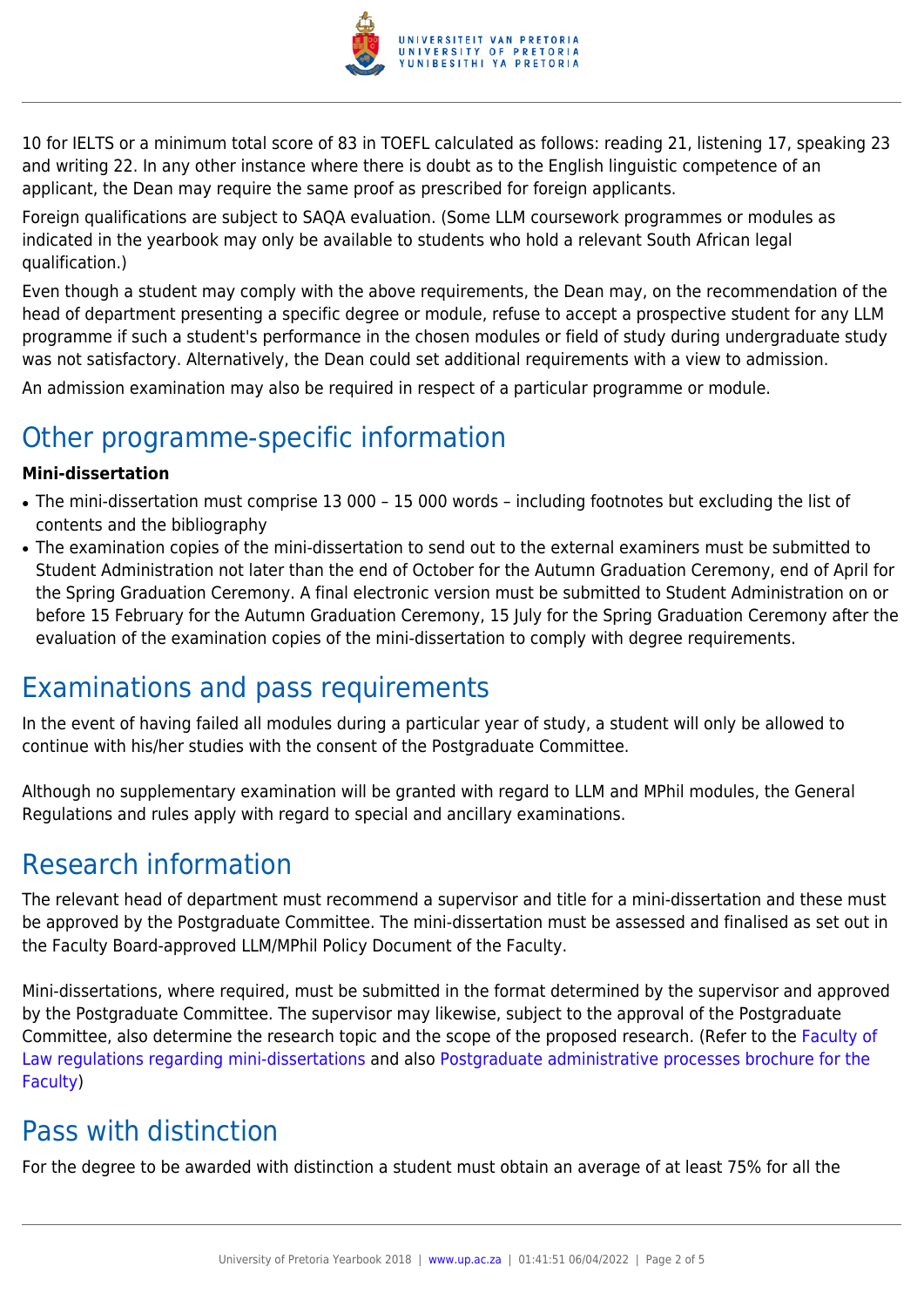

coursework modules, as well as a minimum of 75% for the mini-dissertation. The modules must have been written for the first time.

## General information

#### Period of registration

The duration of the programme will in general be four semesters (2 years) but may be completed within two semesters (1 year) where possible, subject to fulfilment of all the requirements for the degree and payment of the full amount prescribed for the LLM degree. Programmes may also be structured to allow for one year of study only. The one- or two-year period may only be extended by the Postgraduate Committee on recommendation of the Head of Department based on good reason shown and if it is clear that the student will be able to complete the programme in a further year of study.

#### **Language of tuition**

The official language of tuition is English. However, should circumstances allow it, an LLM module may be presented in Afrikaans. The dean, in consultation with the relevant head of department, determines the language of tuition.

#### **Limiting of modules on offer in a particular academic year and availability to foreign students**

The dean determines which modules will be presented each year, taking into consideration the availability of lecturing personnel, space and financial implications and/or other circumstances. The dean may, on recommendation of the relevant head of department, determine the maximum number of registrations for a specific elective module in terms of the prescribed guidelines. The dean may also, on recommendation of the relevant head of department, determine that a particular LLM module will not be offered where on the first day of lectures four or fewer students are registered for such module.

#### **Re-registration for modules**

A student may not register more than twice for the same module. In order to pass a module the student must obtain a final mark of 50%.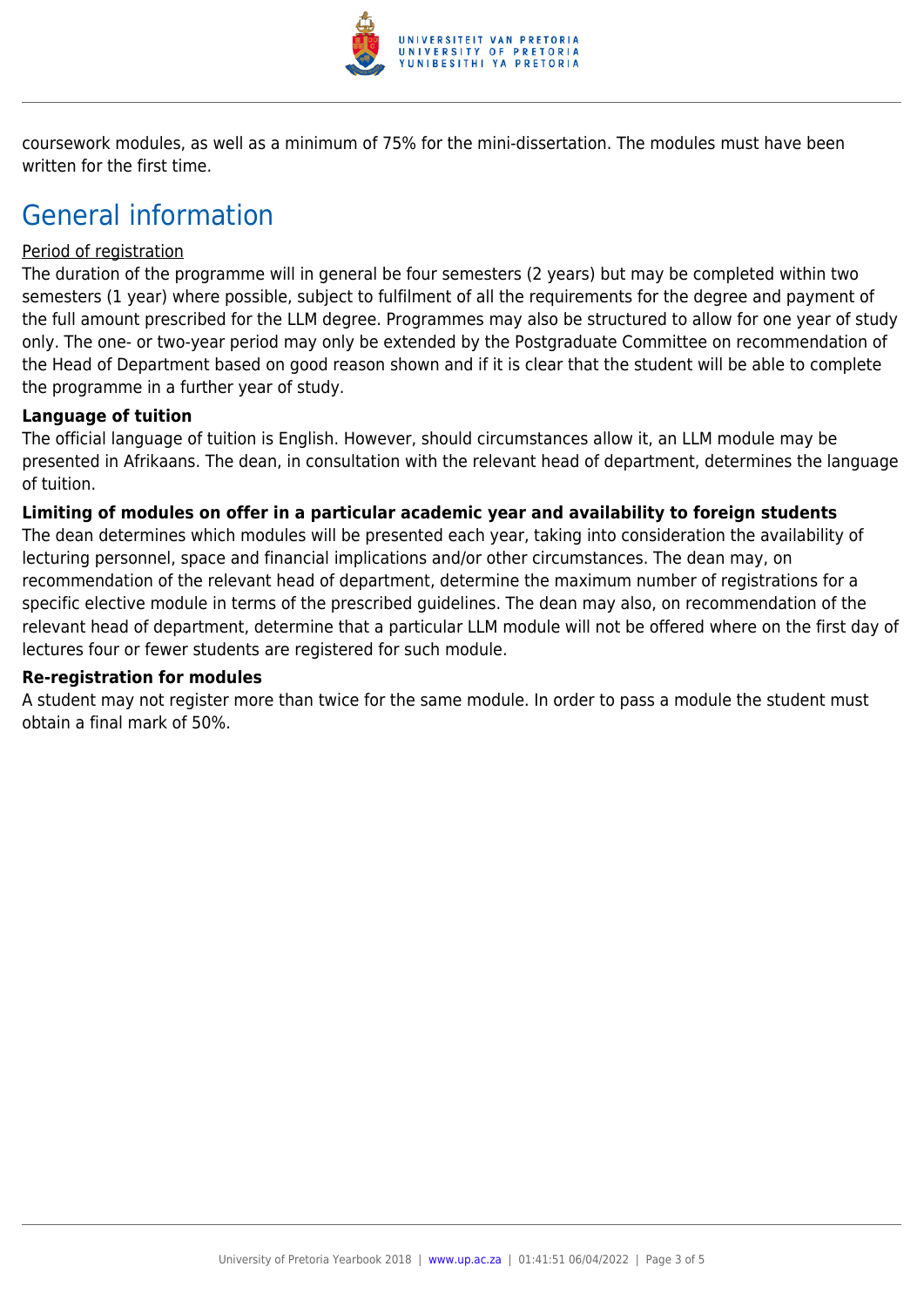

# Curriculum: Year 1

#### **Minimum credits: 100**

#### **Core modules**

[International insolvency law 801](https://www.up.ac.za/yearbooks/2018/modules/view/IIL 801) (IIL 801) - Credits: 30.00 [Insolvency law 801](https://www.up.ac.za/yearbooks/2018/modules/view/ISR 801) (ISR 801) - Credits: 30.00 [Liquidation and business rescue 802](https://www.up.ac.za/yearbooks/2018/modules/view/LBR 802) (LBR 802) - Credits: 30.00 [Research methodology 801](https://www.up.ac.za/yearbooks/2018/modules/view/RHP 801) (RHP 801) - Credits: 5.00